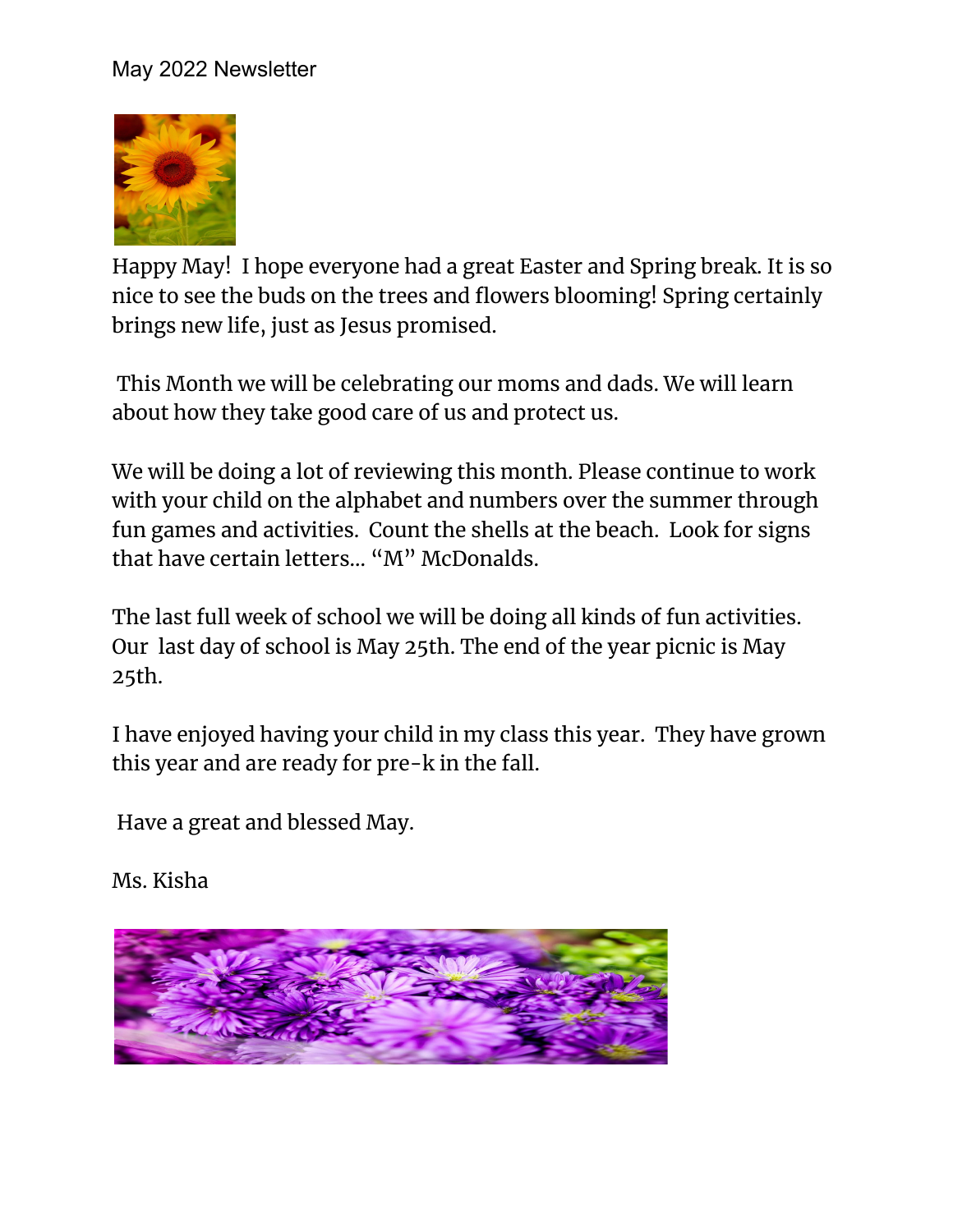## **Week of: May 2, 2022 Teacher:** Ms. Kisha

Mothers/Fathers

|                                 | Monday                                               | <b>Tuesday</b> | Wednesday                                         | <b>Thursday</b> | Friday                                    |
|---------------------------------|------------------------------------------------------|----------------|---------------------------------------------------|-----------------|-------------------------------------------|
| <b>Interest</b><br><b>Areas</b> | Mom dress up clothes interest<br>area                |                | Dad dress up clothes interest<br>area             |                 | Mom and dad dress up<br>clothes           |
| Large<br>Group                  | I love my MOMMY song<br>Calendar, movement,<br>music |                | I love my DADDY song<br>Calendar. Movement, music |                 | I love my MOMMY and<br>DADDY songs        |
| Read-A<br>loud                  | Are you my Mother?                                   |                | The Best Mother                                   |                 | My Momma Had a Dancing<br>Heart           |
| <b>Small</b><br>Group           | Make a card for Mom<br>Letters Stamping              |                | Handprint flower<br>Number matching               |                 | Water play Interest Areas<br>Letter BINGO |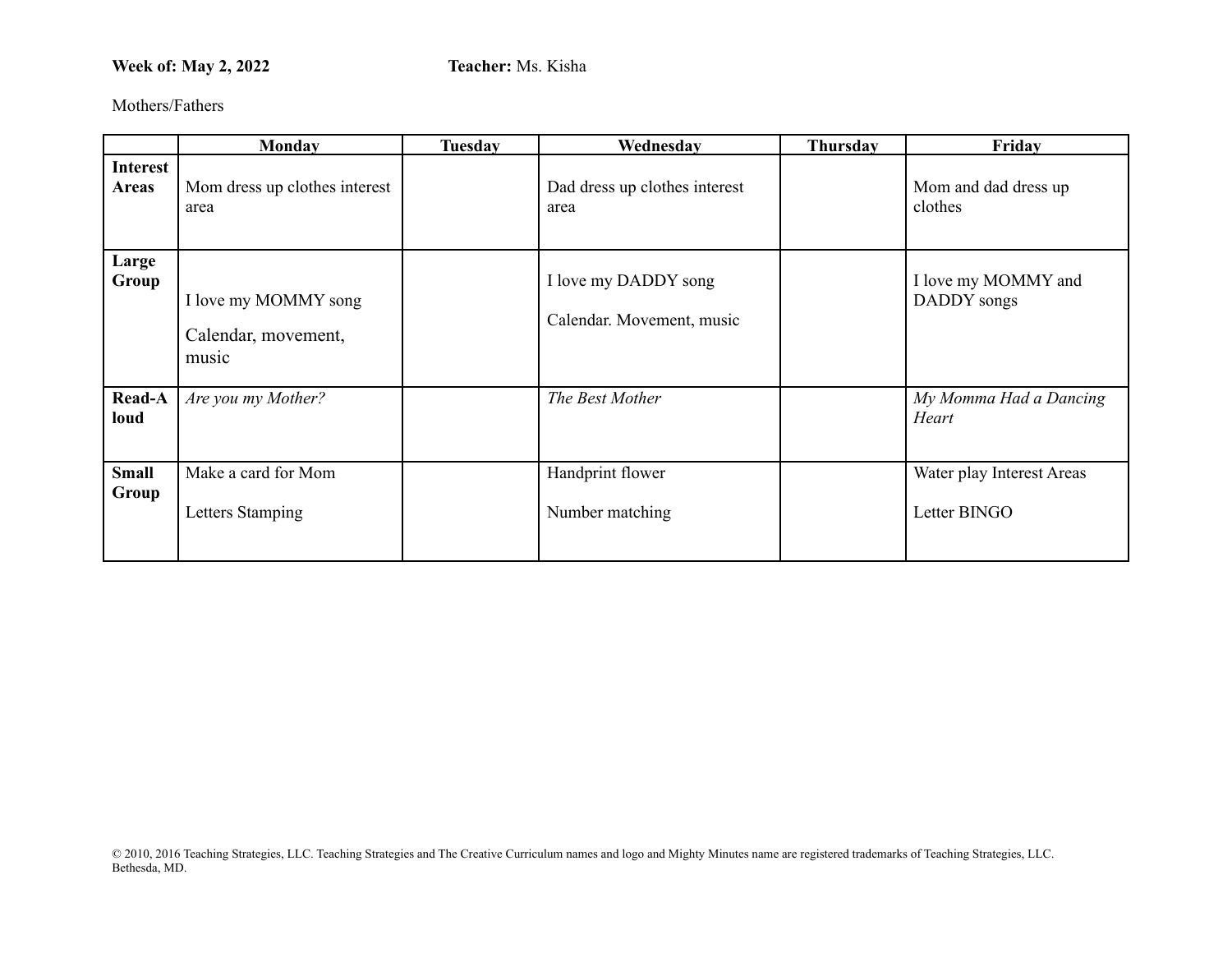## **Week of: May 9, 2022 Teacher: Ms. Kisha**

Mothers and Dad

|                                 | <b>Monday</b>                                                             | <b>Tuesday</b> | Wednesday                                        | Thursday | Friday                                                                       |
|---------------------------------|---------------------------------------------------------------------------|----------------|--------------------------------------------------|----------|------------------------------------------------------------------------------|
| <b>Interest</b><br><b>Areas</b> | Draw a picture of mom and<br>me                                           |                | Draw a picture of dad and<br>me                  |          | Dramatic Play: dress-up clothes                                              |
| <b>Large Group</b>              | Movement: Dance With<br><b>Scarves</b><br>Calendar, movement and<br>music |                |                                                  |          | Game: Jack in the Box<br>Discussion and Shared Writing: Writing the<br>Rules |
| <b>Read-Aloud</b>               | If Kisses Were Colors                                                     |                | Dad and Me                                       |          | A World of Families                                                          |
| <b>Small Group</b>              | Mother's Day gift<br>Gift for dad<br>Number Bingo                         |                | Mother's Day gift<br>Gift for dad<br>Memory game |          | Mother's Day gift<br>Gift for dad<br>Letter hop scotch                       |
|                                 |                                                                           |                |                                                  |          |                                                                              |
|                                 |                                                                           |                |                                                  |          |                                                                              |
|                                 |                                                                           |                |                                                  |          |                                                                              |

© 2010, 2016 Teaching Strategies, LLC. Teaching Strategies and The Creative Curriculum names and logo and Mighty Minutes name are registered trademarks of Teaching Strategies, LLC. Bethesda, MD.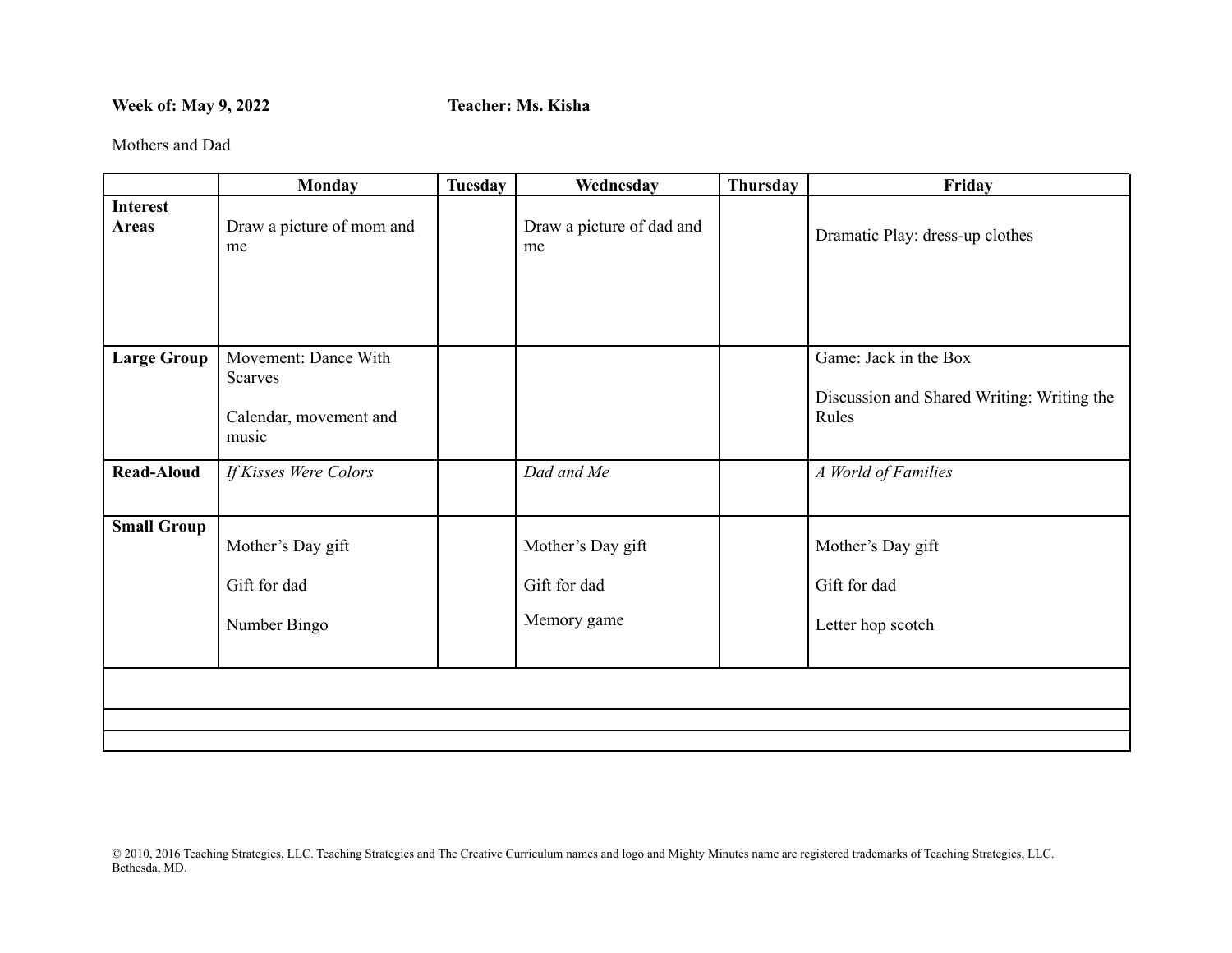**Fun week!**

|                                 | <b>Monday</b>                                                           | <b>Tuesday</b> | Wednesday                                                  | Thursday | Friday                                                                                              |
|---------------------------------|-------------------------------------------------------------------------|----------------|------------------------------------------------------------|----------|-----------------------------------------------------------------------------------------------------|
| <b>Interest</b><br><b>Areas</b> | Music and Movement:<br>instruments                                      |                | Science kits                                               |          | Toys and Games: interlocking<br>building<br>materials, e.g., LEGO <sup>®</sup> bricks<br>and blocks |
| Large<br>Group                  | Doggie Doggie where's<br>your bone game<br>Calendar, movement,<br>music |                | Chant: "Are You<br>Ready?"<br>Calendar, movement,<br>music |          | Rhyme: "Hickory Dickory Dock"<br>Calendar, movement, music                                          |
| <b>Read-A</b><br>loud           | <b>Summer Colors</b>                                                    |                | I See Summer                                               |          | Llama Llama Sand and Sun                                                                            |
| <b>Small</b><br>Group           | Sidewalk chalk                                                          |                | Make popsicles to eat on<br>Friday                         |          | Outside Bubble                                                                                      |
|                                 |                                                                         |                |                                                            |          |                                                                                                     |

© 2010, 2016 Teaching Strategies, LLC. Teaching Strategies and The Creative Curriculum names and logo and Mighty Minutes name are registered trademarks of Teaching Strategies, LLC. Bethesda, MD.